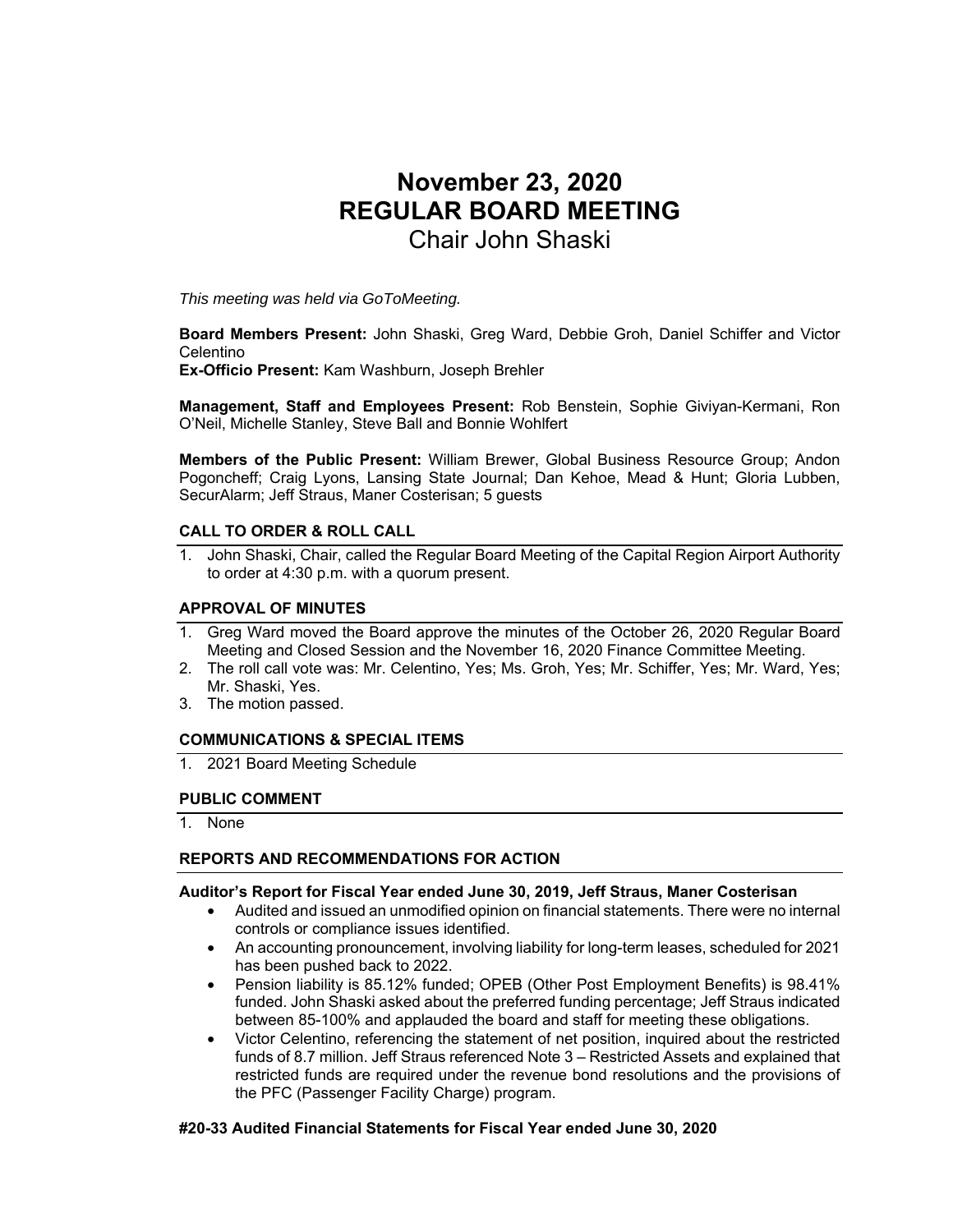- a. Victor Celentino moved the Capital Region Airport Authority Board accept the audited financial statements as prepared and presented by the Authority's CPA firm Maner Costerisan for the Fiscal Year ended June 30, 2020. Maner Costerisan issued an Unmodified Opinion on these financial statements, which indicated that the Airport Authority has fairly presented its financial position and has met all government auditing standards in conformity with generally accepted accounting principles.
- b. The roll call vote was: Mr. Celentino, Yes; Ms. Groh, Yes; Mr. Schiffer, Yes; Mr. Ward, Yes; Mr. Shaski, Yes
- c. The motion passed unanimously.

## **#20-34 Publicly Funded Health Insurance Contribution Act Exemption**

- a. Victor Celentino moved the Capital Region Airport Authority Board authorize the Airport Authority to adopt the annual Exemption option as its choice to comply with the Publicly Funded Health Insurance Contribution Act. As part of the exemption, the Airport Authority will maintain an alternative cost share of a 10% equivalent of health care premium for benefit year 2021 for all employees enrolled in the health plan and authorized the President – CEO, or designee, to sign all related documents.
- b. Victor Celentino asked if this was an annual requirement and Rob Benstein indicated yes.
- c. The roll call vote was: Mr. Celentino, Yes; Ms. Groh, Yes; Mr. Schiffer, Yes; Mr. Ward, Yes; Mr. Shaski, Yes.
- d. The motion passed unanimously.

#### **#20-35 Approval of Adoption Agreement Addendums for Municipal Employee Retirement System (MERS) Defined Benefit, Defined Contribution and Hybrid Plans**

- a. Greg Ward moved the Capital Region Airport Authority Board approve the Adoption Agreement Amendments to the Municipal Employee Retirement Systems (MERS) Defined Benefit, Defined Contribution, and Hybrid Plans and authorized the President – CEO to sign all related documents on behalf of the Authority.
- b. The roll call vote was: Mr. Celentino, Yes; Ms. Groh, Yes; Mr. Schiffer, Yes; Mr. Ward, Yes; Mr. Shaski, Yes.
- c. The motion passed unanimously.

## **#20-36 Approval of Elevator Upgrades**

- a. Debbie Groh moved the Capital Region Airport Authority Board award the elevator upgrade project to OTIS Elevator in an amount not-to-exceed \$159,712 and authorized the President – CEO, or designee, to sign all necessary documents on behalf of the Authority.
- b. Several questions were asked by board members regarding the elevators (location, timeline for repair, employees affected, sole sourcing, and the effect on CARES funding). Ron O'Neil explained that Elevator #1 (located east of the main entrance; serves Airport Operations, Administration and FAA) was out of service for 3 ½ weeks due to unavailable parts; no employees were affected. The timeline for the upgrade is 6-8 weeks. The project is being sole sourced to OTIS Elevator under a cooperative purchasing agreement with Omnia Partners to obtain discounted pricing. This will have no effect on reimbursement through the CARES Act grant.
- c. The roll call vote was: Mr. Celentino, Yes; Ms. Groh, Yes; Mr. Schiffer, Yes; Mr. Ward, Yes; Mr. Shaski, Yes.
- d. The motion passed unanimously.

## **#20-37 Approval of Air Handler Unit Filtration Upgrades**

a. Debbie Groh moved the Capital Region Airport Authority Board award the Air Handler Unit Filtration Upgrades project to Hedrick Associates in an amount not-to-exceed \$48,268 and authorized the President – CEO, or designee, to sign all necessary documents on behalf of the Authority.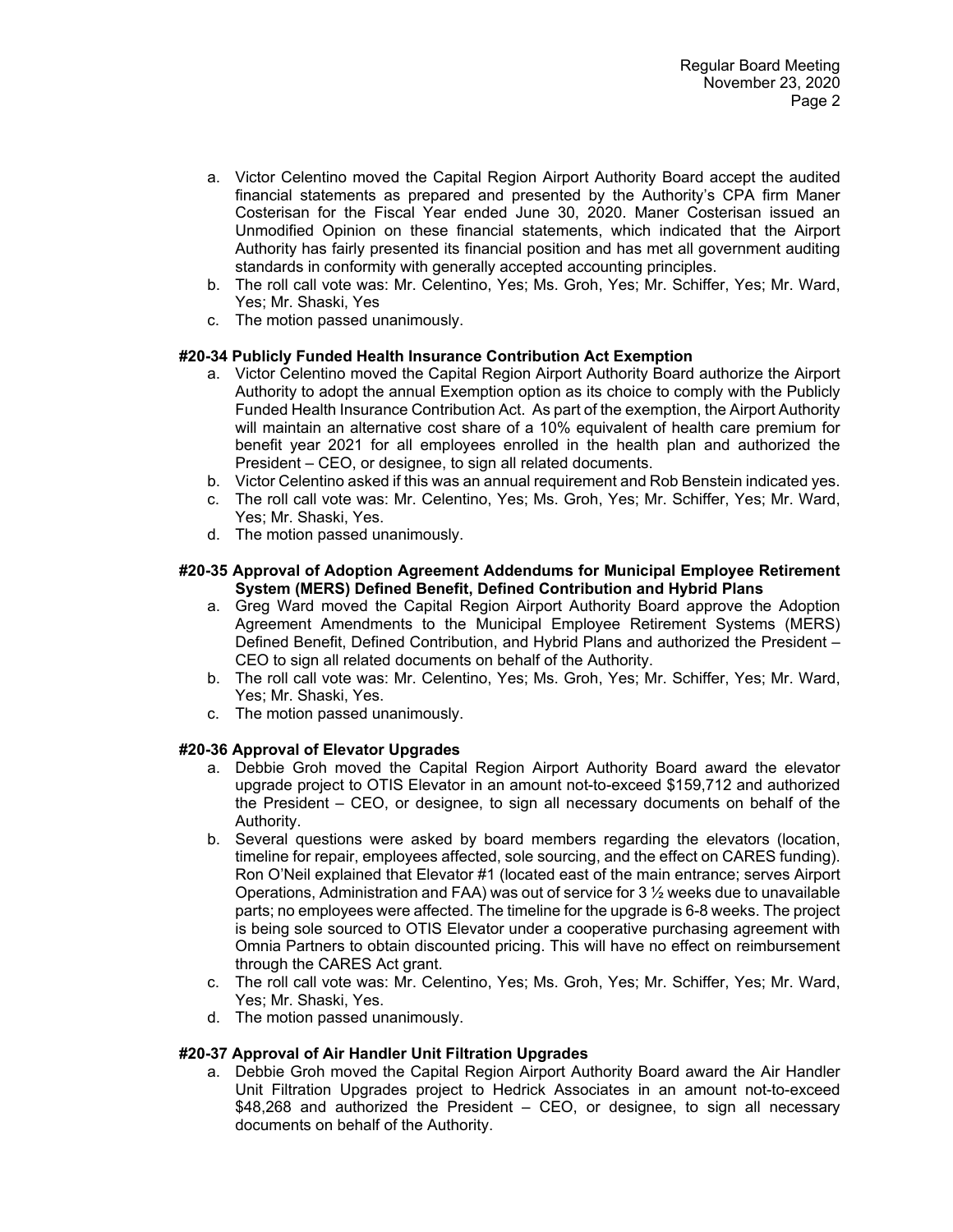- b. Dan Schiffer asked if any of the air handlers are in areas that we may not maintain in the future and if the filtration units can be moved to new air handlers, if needed; Ron O'Neil indicated no, they are all in current public areas and yes, they will work with new air handlers.
- c. The roll call vote was: Mr. Celentino, Yes; Ms. Groh, Yes; Mr. Schiffer, Yes; Mr. Ward, Yes; Mr. Shaski, Yes.
- d. The motion passed unanimously.

# **REPORTS**

## **Sophie Giviyan-Kermani, Director of Finance & Accounting**

Presented financials for period ending September 30, 2020

Debbie Groh commented that the audit brought us to the end of June; how is the airport doing since June 30? Sophie Giviyan-Kermani shared the following points:

- Revenue is as projected, except for parking.
- Airline revenue is exceptionally close to budget.
- Revenue is better than budget due to a quarter million in CARES reimbursement.
- Reducing expenses is going well but we need to concentrate on the revenue side; a large portion of revenue is from airlines, which is not advisable, as noted in an auditor statement.
- The conversation has been started with banks regarding a line of credit. There is a good indication of faith is us; the airport has good standing in the community.

Victor Celentino asked about 2021 CARES money and Rob Benstein stated that Congress is working on a second package, but the two houses are far apart. Airlines continue to seek additional relief. Some of the proposals include language that requires airports to allocate a portion of their relief funds to concessionaires.

Daniel Schiffer questioned the concession revenue (page 4); Budgeted is \$59,203 and actual is \$178,588. Rob Benstein stated that it is due to higher rent-a-car business than budgeted. Dan also asked about the 25% rate of return on a Flagstar certificate of deposit; Sophie stated that CDs are doing better than treasuries and the 25% is a typing mistake.

Debbie Groh asked about the chain of command or protocol for financial questions. John Shaski advised to send any inquires to Sophie and copy Rob. The same can be done for any maintenance inquiries, send to Ron and copy Rob.

# **Robert Benstein, Interim President & CEO**

Our annual FAA planning meeting was held on Monday, November  $2<sup>nd</sup>$ . Topics of discussion included the status of open grants, the status of our Passenger Facility Charge (PFC) program, and the 5-year Airport Capital Improvement Program (ACIP). In accordance with the approved ACIP, we submitted a draft pre-application for our 2021 AIP project, design/engineering services for the rehabilitation of Taxiway C. Design will start in February and construction the following year.

The draft Parking Lot Management Agreement has been sent to SP+ for final review and comment. We anticipate that parking operations will resume next month.

Due to the COVID-19 pandemic, the full-scale emergency exercise scheduled for this year is being postponed. We are working closely with the FAA and our mutual-aid partners to reschedule the exercise as soon as resources are available, and the exercise can be conducted in a safe manner. A tabletop exercise will be conducted in the meantime.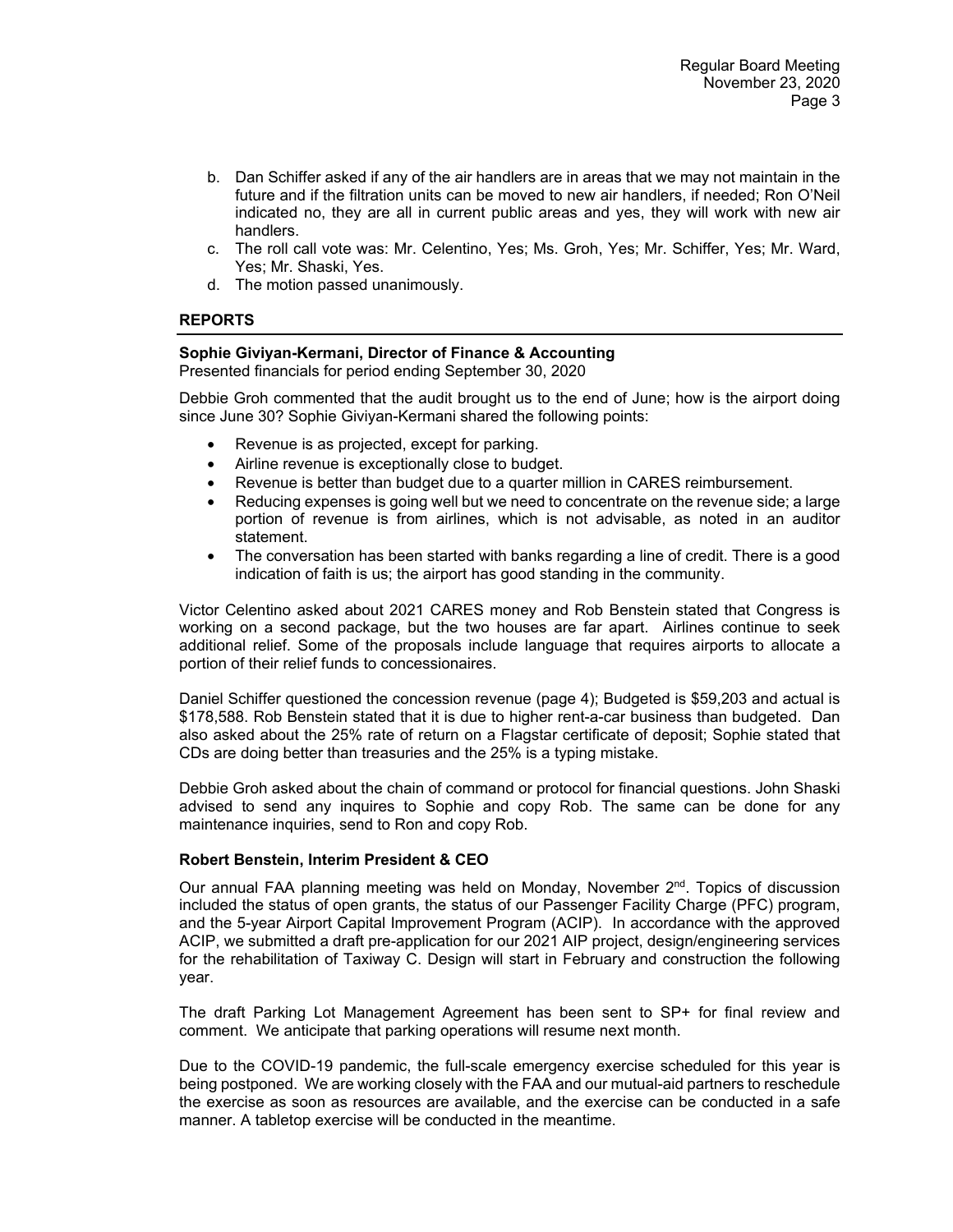For the month of October, TSA screened an average of 827,000 passengers per day nationwide; this is approximately 35.5% of last year's numbers.

Air Service Updates:

- United Airlines will be reducing service to one flight per day during the month of December
- Apple Vacations will be pushing back the start date of their Cancun service by three weeks (now February  $13<sup>th</sup>$ ).
- UPS will be adding a third flight effective January  $5<sup>th</sup>$ ; the Boeing 757 will operate four days per week.

As previously communicated, Karissa Weight has submitted her resignation effective this Friday, November 27<sup>th</sup>. On behalf of the staff, Rob thanked Karissa for her service to the Authority, and wished her well in her future endeavors.

Rob wished all a Happy Thanksgiving!

Victor Celentino asked who is in charge of HR (Human Resources). Rob Benstein indicated that Sophie Giviyan-Kermani is taking the lead and we are exploring a couple options. Either a contracted company or a part-time Accounting/Human Resources position.

Debbie Groh inquired about the job postings on the website. Rob Benstein indicated that the Ops position has been removed and a Compliance Coordinator or Operations Manager is being considered. A Compliance Coordinator position offers cost-savings vs. an Operations Manager. Rob added that Public Safety Officer interviews were conducted; no offers have been made but we are close. Also, the Planning and Design Manager position will not be filled.

Debbie Groh asked if any update is available regarding Delta CPE (Cost per Enplanement). Rob stated that we have not heard anything yet; Delta expressed appreciation for our response and commitment to the issue, but that was the last communication. John Shaski asked if unrestricted funds could be used for incentive or relief to the CPE charge. Rob stated that an incentive is good for new service as a partnership to get markets back. He added that CARES funding may be used over the next four years; however, more work is needed over the long term (e.g. fees for Terminal 1 & 2) in order to establish rates and charges that are fair and sustainable.

Debbie Groh asked about AIP (Airport Improvement Program) funds from MDOT. Rob indicated that entitlements are based on passenger and cargo numbers. ACIP (Airport Capital Improvement Plan) is an FAA planning tool. Debbie asked if having an Interim President – CEO poses any problems with grants. Rob stated no, we are submitting grant applications as usual.

# **OLD BUSINESS**

1. None

## **NEW BUSINESS**

1. Daniel Schiffer shared that he would like to establish an airport observation area at no cost to the airport. He would like to get the community involved and possibly obtain a corporate sponsorship. John Shaski acknowledged that it was a great idea. Victor Celentino also felt it was a good idea but suggested it be done after the pandemic as to not encourage large gatherings with the current pandemic.

## **PUBLIC COMMENT**

1. None